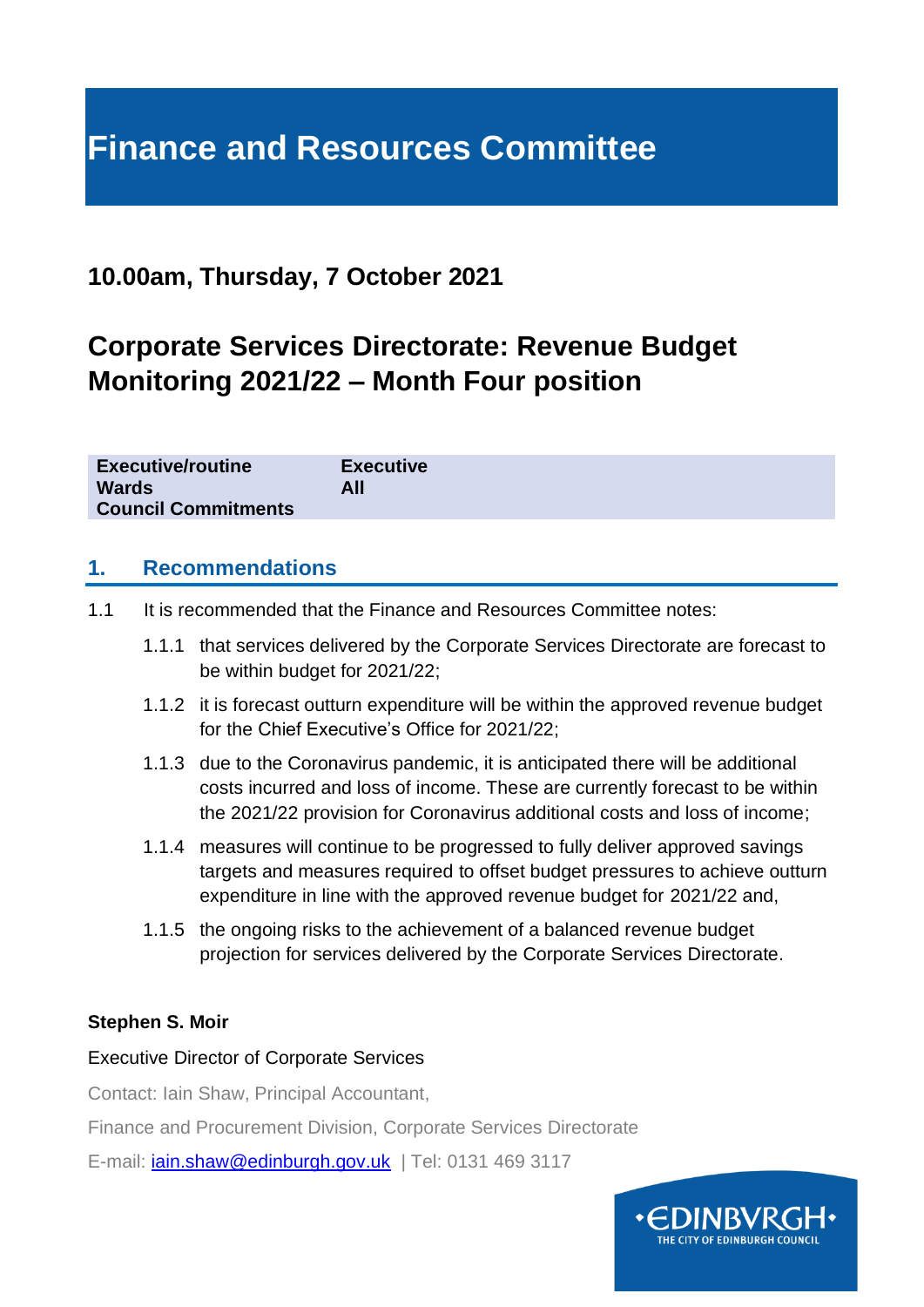## **Finance and Resources Committee**

## **Corporate Services Directorate - Revenue Budget Monitoring 2021/22 – Month Four position**

### **2. Executive Summary**

- 2.1 The report sets out the projected four-month revenue monitoring position for services delivered by the Corporate Services Directorate and the Chief Executive's Office, based upon actual expenditure and income to the end of July 2021 and expenditure and income projections for the remainder of the financial year.
- 2.2 Services delivered by the Corporate Services Directorate and the Chief Executive's Office are forecast to be within budget for 2021/22.
- 2.3 Due to the Coronavirus pandemic, it is anticipated there will be additional costs incurred and loss of income. These are currently forecast to be within the 2021/22 provision for Coronavirus additional costs and loss of income.
- 2.4 Measures will continue to be progressed to fully deliver approved savings targets and measures required to offset budget pressures to achieve outturn expenditure in line with the approved revenue budget for 2021/22. The attainment of this position is subject to active management of risks and pressures.

#### **3. Background**

- 3.1 The Council's Financial Regulations require submission of quarterly monitoring reports on service financial performance to the Finance and Resources Committee.
- 3.2 This report advises on the projected outturn for services delivered by Corporate Services Directorate and the Chief Executive's Office after four months of the financial year.

#### **4. Main report**

4.1 The Corporate Services Directorate revenue budget for 2021/22 is £79.086m. This includes a range of Council-wide contracts, including the Council's ICT contract, external audit fee and Scotland Excel membership. The Directorate provides directly delivered Council services, including Customer Contact services and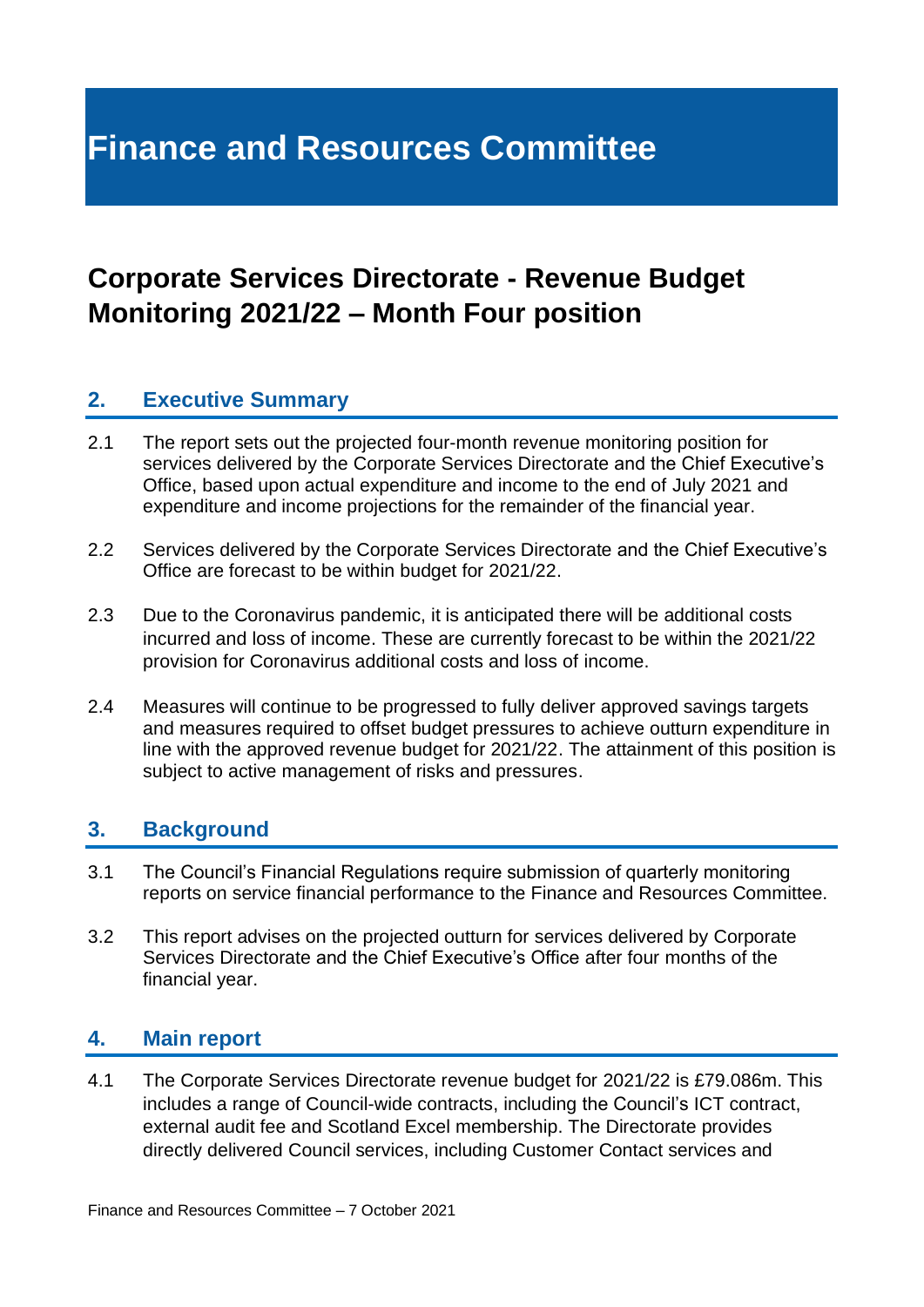professional support services for Finance and Procurement, Human Resources, Legal and Assurance, Strategic Change and Delivery, Policy and Insight and Communications.

- 4.2 Council approved the recommendations of a report Senior Leadership Review at its meeting on 27 May 2021. The report recommended a new Council organisational structure, effective from 1 July 2021. This budget monitoring report reflects the new Council structure and includes financial performance of the Chief Executive's Office.
- 4.3 The period four forecast is for expenditure of the Corporate Services Directorate to be within budget by £74,000. This forecast excludes the additional costs and loss of income due to the Coronavirus pandemic.
- 4.4 Financial controls applied during 2020/21, including control of recruitment to all nonessential vacant posts and agency worker use, will continue to be applied during the current year. Controls will also be applied to discretionary expenditure where no legal or contractual commitment exists, to mitigate potential budget pressures.
- 4.5 Significant additional costs, as a direct consequence of responding to the needs of the City and the Council during recovery from the Coronavirus pandemic are forecast for services delivered by the Corporate Services Directorate.
- 4.6 Customer and Digital Services is anticipating a range of additional Coronavirus recovery activities during 2021/22 including:
	- 4.6.1 additional support required for Benefit payments;
	- 4.6.2 agency resource for Contact Centre, if there is a requirement for staff to return to business as usual activities and additional Scottish Government requirements continue;
	- 4.6.3 ongoing overtime to ensure sufficient capacity to meet service demands;
	- 4.6.4 resource for Council Tax/NDR billing and recovery;
	- 4.6.5 recovery of Housing Benefit overpayments; and,
	- 4.6.6 investment in data management resource to ensure data is effectively analysed to support efficient operation.
- 4.7 Additional costs are forecast to be fully mitigated by investment in a Coronavirus pandemic recovery provision of £1m, established following confirmation of the 2020/21 outturn. These activities will be subject to ongoing review throughout 2021/22.
- 4.8 An analysis of the projection by each Division of Corporate Services and the Chief Executive's Office is provided in Appendix 1, together with identification of forecast additional Coronavirus costs and income shortfalls.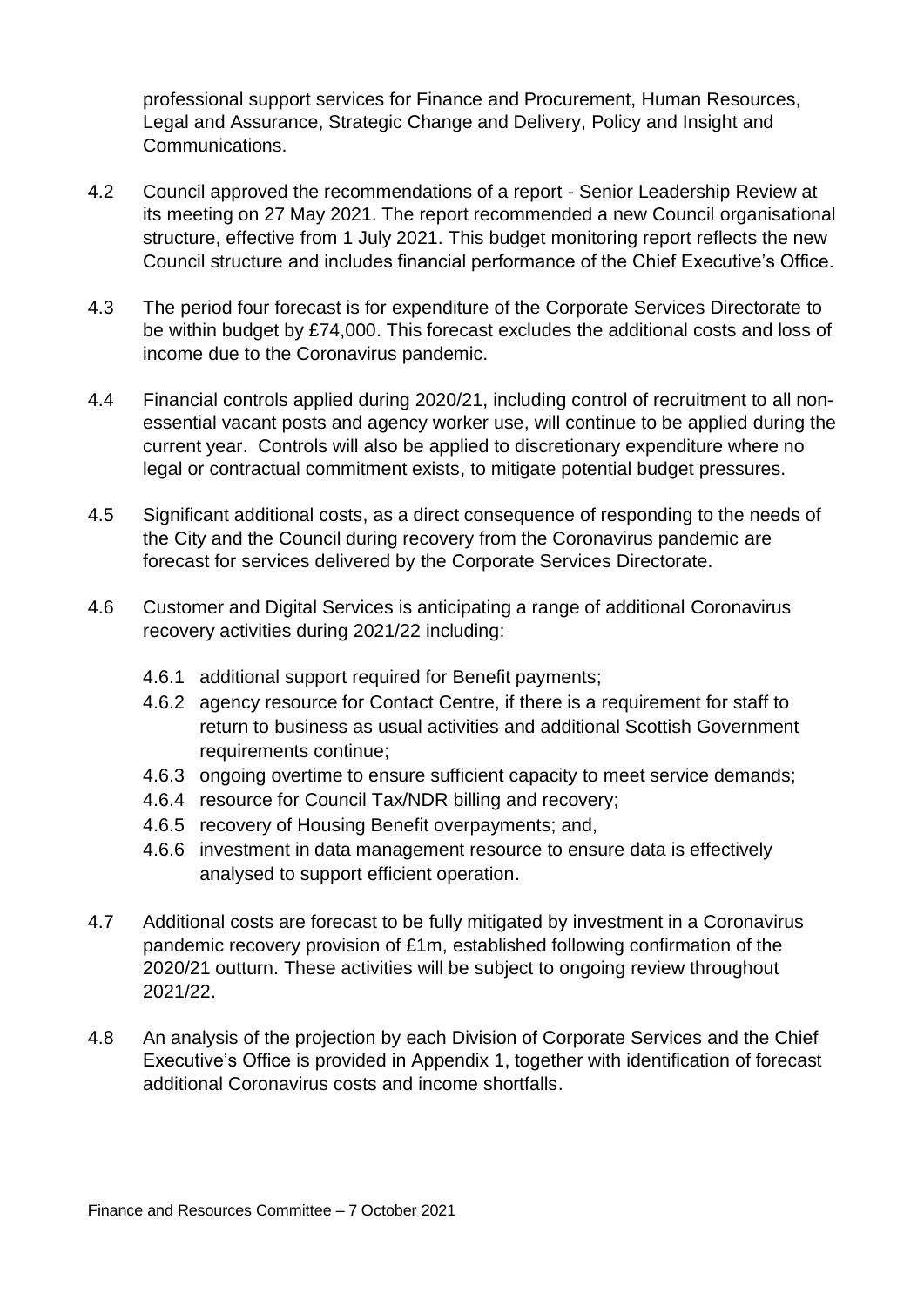- 4.9 The approved 2021/22 revenue budget requires the Corporate Services Directorate to achieve incremental savings of £1.537m in 2021/22. These are detailed in Appendix 2.
- 4.10 £1.287m (84%) of approved savings are forecast to be on track for full delivery and are assessed as 'Green', with £0.250m (16%) assessed as 'Amber'. Appendix 2 provides detail of the status of savings assessed as 'Amber'. No savings are assessed as 'Red' or 'Black'.
- 4.11 At this stage in the financial year, the principal financial risks identified for Corporate Services Directorate services include:
	- 4.11.1 Welfare Reform grants potential additional demand as furlough support ends at the end of September;
	- 4.11.2 Coronavirus recovery activities for Customer and Digital Services exceeds the available funding of £1m; and,
	- 4.11.3 A shortfall in Council Tax/NDR Intervention Income.
- 4.12 All current and emerging risks will be subject to ongoing tracking, development of mitigation measures and review throughout 2021/22.
- 4.13 The following additional investment for 2021/22 is allocated to the Corporate Services Directorate:
	- 4.13.1 £0.3m to support delivery measures for the Council's Sustainability Plan approved by Council on 18 February 2021;
	- 4.13.2 £0.7m to support the City-wide 2030 Net Zero Strategy approved by Council on 27 May 2021;
	- 4.13.3 £0.6m to support the embedding of the Council Business Plan Outcome commitment to reform the way the Council works to better deliver prevention services with engaged and empowered communities - approved by Council on 27 May 2021;
	- 4.13.4 £0.130m to support Food Growing and to recognise the increase in demand for local food - approved by Council on 27 May 2021;
	- 4.13.5 £0.100m to support Diversity Training approved by Council on 27 May 2021;
	- 4.13.6 £0.052m for the contract extension of a Gaelic Development Officer post approved by Council on 27 May 2021.
- 4.14 The report 'Revenue Monitoring 2021/22 Month Four Position' on this agenda provides an update on project progress following the additional investment approved by Council.
- 4.15 On 12 January 2021, Finance and Resources Committee approved carry forward of an underspend of £30,000 on Civic Hospitality within the Lord Provost's Office from 2020/21 to 2021/22. This funding is now earmarked for 2021/22.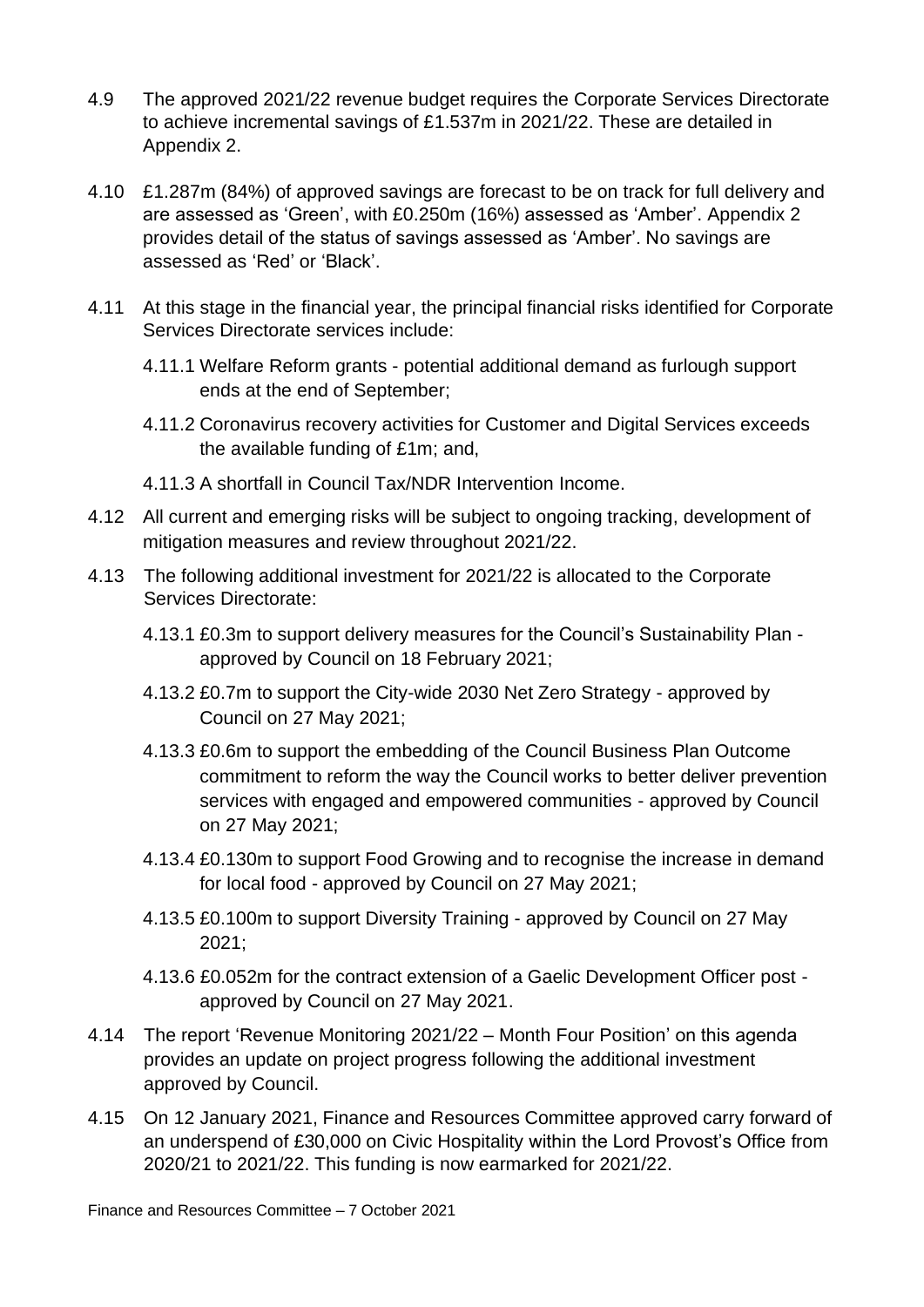## **5. Next Steps**

- 5.1 Continuing work to identify mitigating measures through workforce and discretionary expenditure controls to manage financial risks and take timely remedial action, where adverse variances become apparent.
- 5.2 Non-Domestic Rates and Council Tax Intervention Income will be reviewed throughout the remainder of 2021/22, after warrants have been raised. An assessment will be made of the potential collection rates.

## **6. Financial impact**

- 6.1 This report forecasts the Corporate Services Directorate expenditure to be within budget, including the additional costs and loss of income due to the Coronavirus pandemic.
- 6.2 Attainment of a balanced position is the subject of continuing work to identify further mitigating measures, active management of financial risks and taking timely remedial action, where any further adverse variances become apparent.

## **7. Stakeholder/Community Impact**

7.1 Whilst the report provides a financial monitoring update on the Corporate Services Directorate revenue budget, it should be noted that these costs are directly associated within the provision of a range of front-line and corporate services that have been essential to support citizens, businesses and communities throughout the pandemic. The Directorate has enabled and continues to enable the Council to maintain and adapt core services across the City, as well as responding to the need to provide entirely new and additional services on behalf of the Scottish Government. All these activities have had varying degrees of impact upon the community or key stakeholders.

### **8. Background reading/external references**

8.1 [Revenue Budget Framework 2021/26 Update,](https://democracy.edinburgh.gov.uk/documents/s34214/Item%207.2%20-%20Revenue%20Budget%20Framework%202021-26%20Update%20-%20Referral%20from%20FR%20Cttee.pdf) The City of Edinburgh Council, 27 May 2021

#### **9. Appendices**

- 9.1 Appendix 1 Corporate Services Directorate and Chief Executive's Office Revenue Budget Monitoring 2021/22 - Month Four position
- 9.2 Appendix 2 Corporate Services Directorate: Approved Revenue Budget Savings 2021/22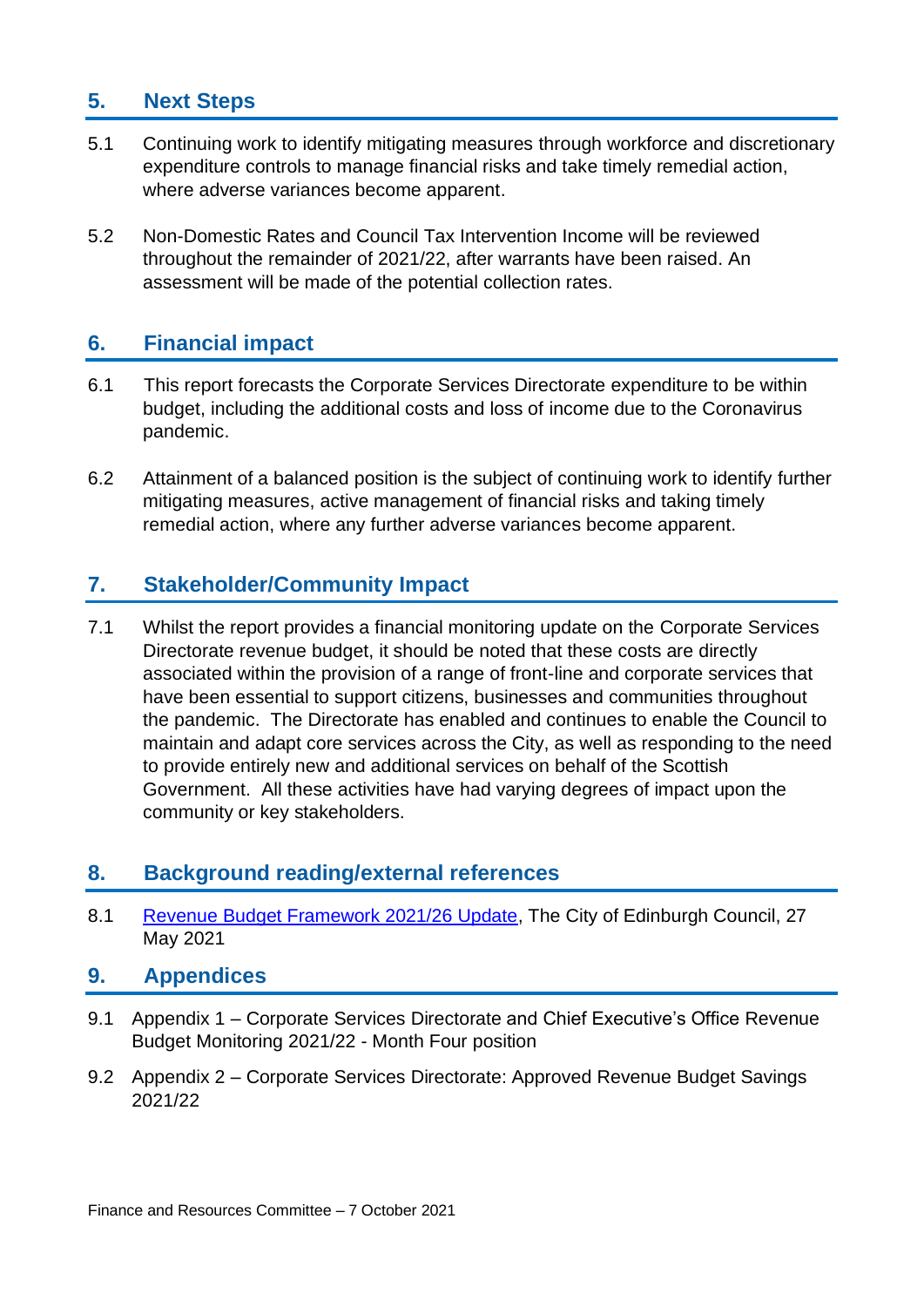**Corporate Services Directorate and Chief Executive's Office**

## **Revenue Budget Monitoring 2021/22**

## **Month Four position**

|                                                                         | <b>Revised</b><br><b>Budget</b> | Projected<br><b>Outturn</b> | <b>Projected</b><br>Variance | Adverse /<br><b>Favourable</b> |
|-------------------------------------------------------------------------|---------------------------------|-----------------------------|------------------------------|--------------------------------|
|                                                                         | £'000                           | £'000                       | £'000                        |                                |
| <b>Customer and Digital Services</b>                                    | 53,270                          | 53,270                      | 0                            |                                |
| Finance and Procurement                                                 | 7,117                           | 7,117                       | 0                            |                                |
| Human Resources                                                         | 5,595                           | 5,595                       | 0                            |                                |
| Legal and Assurance                                                     | 6,771                           | 6,760                       | (11)                         | <b>FAV</b>                     |
| Policy and Insight, Strategic Change<br>and Delivery and Communications | 6,128                           | 6,065                       | (63)                         | <b>FAV</b>                     |
| Directorate and service-wide costs.                                     | 205                             | 205                         | 0                            |                                |
| <b>Total Net Expenditure</b>                                            | 79,086                          | 79,012                      | (74)                         | <b>FAV</b>                     |
|                                                                         |                                 |                             |                              |                                |
| <b>Chief Executive's Office</b>                                         | 212                             | 212                         | 0                            |                                |

#### **1. Forecast Revenue Outturn by Division**

#### **2. Forecast Coronavirus Costs and Loss of Income**

|                                                         | <b>Budget</b><br><b>Provision</b><br>£'000 | <b>Projected</b><br><b>Outturn</b><br>£'000 | <b>Projected</b><br>Variance<br>£'000 | Adverse /<br><b>Favourable</b> |
|---------------------------------------------------------|--------------------------------------------|---------------------------------------------|---------------------------------------|--------------------------------|
| Customer and Digital Services - Coronavirus<br>Recovery | 1.000                                      | 1.000                                       |                                       |                                |
| <b>Total Net Expenditure</b>                            | 1,000                                      | 1,000                                       |                                       |                                |